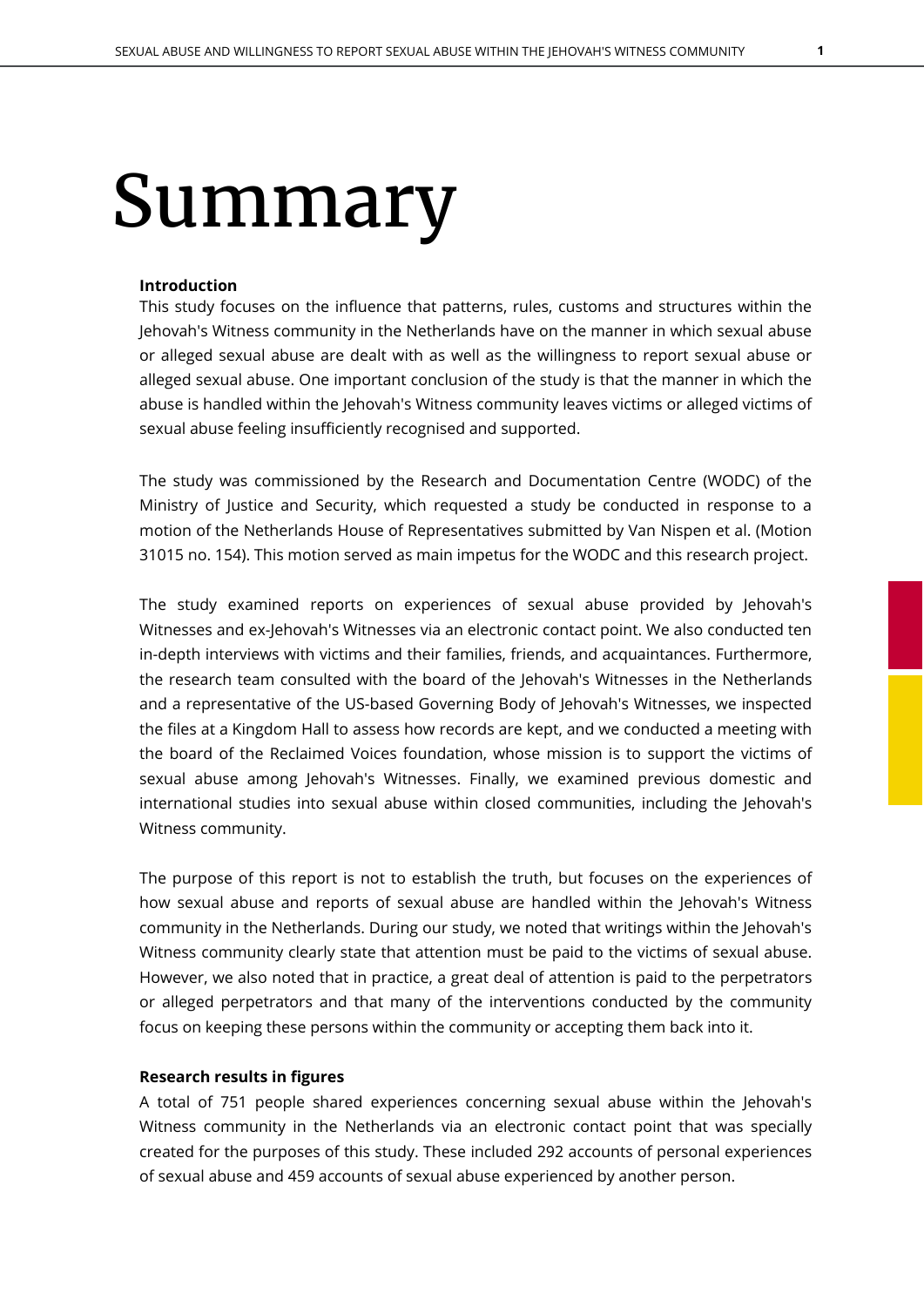In 98% of the cases, the abuse had been stopped at the time that the experiences were shared via the contact point. 53% of the reported cases took place in the period 1980-1999. 32 of the cases reported by the participants in the study took place in the period from 2010 onwards. In 9 of the reported cases, the abuse was still ongoing at the time the questionnaire was completed. We suspect that the number of recent cases is relatively low because it probably takes some time for victims to become psychologically capable of sharing their experience, especially if they are young (see also Chapter 1).

Approximately half (48%) of the participants in the study were still members of the Jehovah's Witness community at the time of their participation in the study. 56% of the participants were female and 44% were male. The participants' ages ranged from 18 to 79 years, with an average age of 49 years.

The reported abuse often took place within the nuclear family (father/brother, 34%), by fellow Jehovah's Witnesses (27%), or by relatives such as uncles or grandfathers (16%). 48% of the respondents who reported a specific type of sexual abuse indicated that they had experienced incest. 34% reported that they had been indecently assaulted and 21% reported that they had been raped. 6% had experienced unwanted sexual activity within a relationship and 9% reported other experiences. (Because many respondents reported multiple experiences, the sum total of these percentages exceeds 100%.) Nearly half (47%) of the respondents reported multiple experiences, that is, a combination of sexual abuse, indecent assault, rape, incest, and/or unwanted sexual activity within a relationship.

80% of the participants in the study reported their experiences of sexual abuse within the Jehovah's Witness community. Practically all of these reports were made to the elders of the relevant local community. Some of the respondents (30%) had also notified the police, with 27% of the respondents having filed an official police report.

On a 10-point report scale used in the Dutch school system, respondents indicated how their complaint was handled by the Jehovah's Witness community. Three-quarters of the victims (75%) gave a score of 5 or lower on this scale, indicating an insufficient grade concerning how their complaint was handled by the Jehovah's Witness community. 1 was the most frequently awarded score (the modal score) given by participants for how their complaint was handled with 57% of the respondents giving this score. Victims awarded the handling of reports by the community of Jehovah's Witnesses an average score of 3.3. Current Jehovah's Witnesses were clearly more satisfied with the handling of reports by the community than ex-Jehovah's Witnesses.

On a similar 10-point scale, respondents who had reported their case with the police, indicated how their report was handled by the police. Almost two-thirds (63%) of the victims gave a score of 6 or higher to the treatment by the police, indicating a sufficient grade of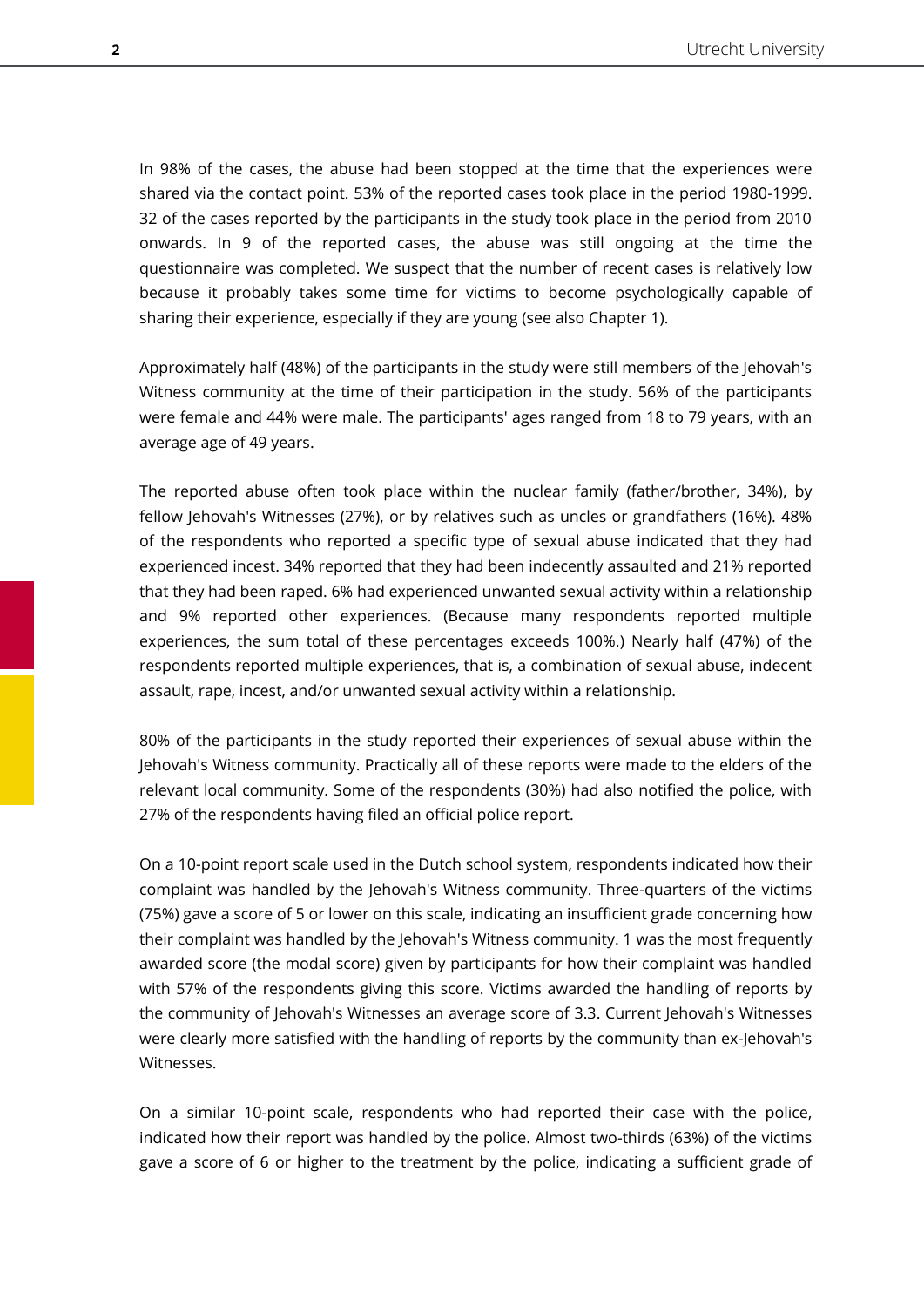their treatment by the police. The most frequently awarded score (the modal score) in this regard is 10, with 18% of the respondents who answered this question awarding this score. Victims awarded an average score of 6.4 for the handling of reports by the police. On average, current Jehovah's Witnesses were somewhat more satisfied with the handling of reports by the police than ex-Jehovah's Witnesses.

The number of respondents answering each question declined as the questionnaire progressed, with only 179 respondents answering the demographic questions at the end of the questionnaire. As such, all questions were not answered by all respondents. This does not detract from the fact that a large number of profound experiences were reported. The findings reported by the respondents display a range of experiences - some good, some bad - concerning how reports are handled within the community.

### **Experiences of sexual abuse and the handling of sexual abuse within the community**

Via the contact point and a series of 10 interviews, we examined the experiences of Jehovah's Witnesses and ex-Jehovah's Witnesses in relation to how reports of sexual abuse are handled. Based on this input, the following state of affairs emerged:

The reports of abuse by the interviewees were only made to parents and elders within the Jehovah's Witness community: these interviewees did not contact the police. According to the respondents, this is mainly due to the inwardly oriented culture of the Jehovah's Witness community and the biblical principle that you shouldn't take your brother to court.

The interviewed victims are not satisfied with the manner in which their report was handled. This dissatisfaction stems from the lack of recognition that they experienced and the strong desire of the elders to keep the community together, preferably by reconciling perpetrator and victim. The reports are usually handled in close compliance with the applicable procedures, although according to the parties involved, these procedures are also strongly focused on keeping the community together and pay little attention to recognition of the victims.

The experiences of how reports are handled result in secondary victimisation for the people making the reports, that is, the process of handling the reports victimises them all over again (or is perceived to do so). They feel insufficiently listened to, ignored, and in some cases they feel stigmatised and isolated. The characteristics of the Jehovah's Witness community - such as the strong and male-dominated hierarchy, the closed nature of the community and the strict code of sexual morality - make the victims' experiences in their view particularly painful.

## **Willingness to report sexual abuse**

80% of the participants in the study reported their experiences of sexual abuse within the Jehovah's Witness community. The police are notified less frequently (30%), and police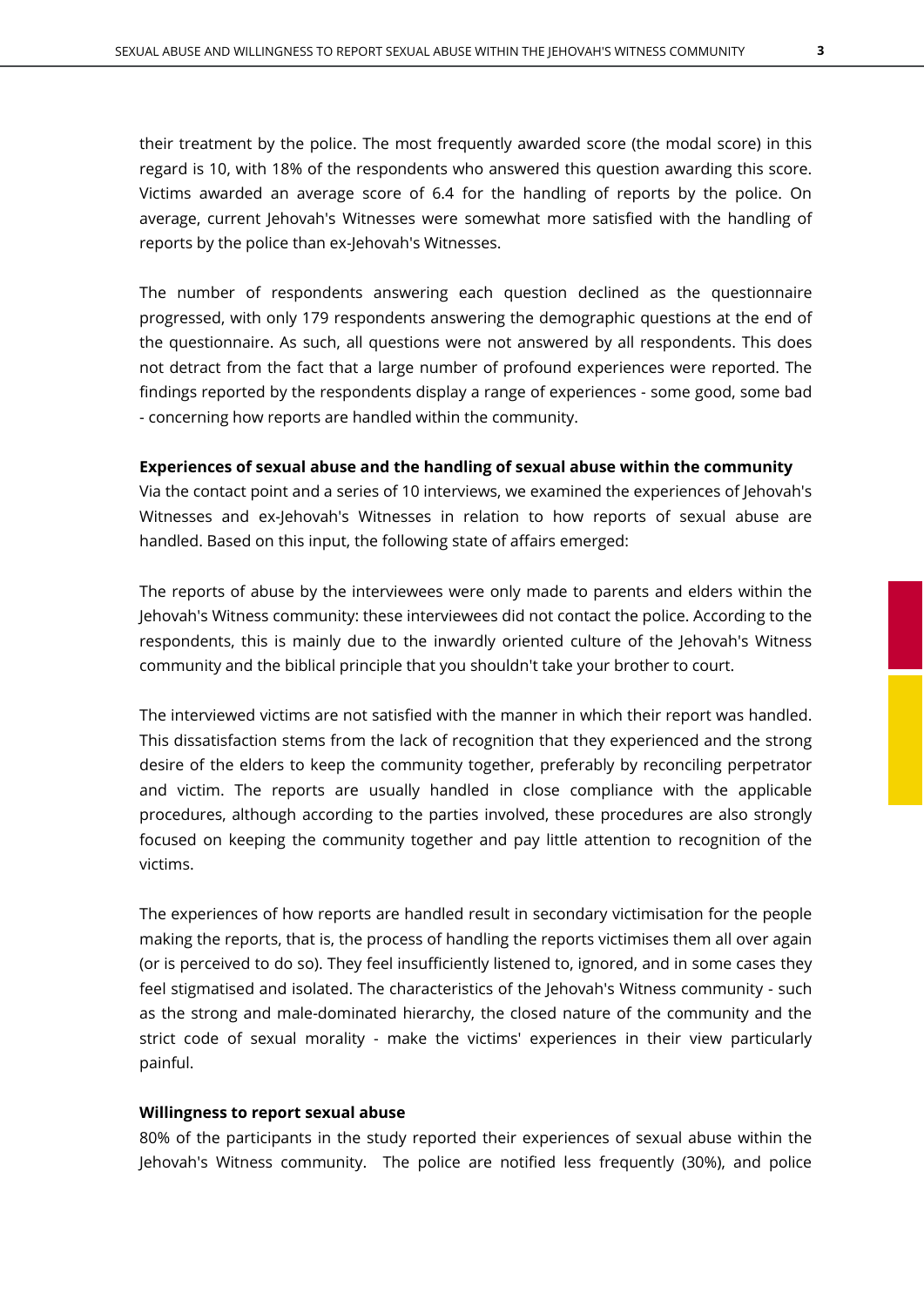reports are filed even less frequently (27%). This is a low percentage in absolute terms (after all, it means nearly three-quarters of the participants in the study did not file a police report despite 80% reporting the abuse internally).

However, the percentage of notifications and official reports made to the police is relatively high compared to the percentage of sexual offences in the Netherlands of which the police are notified (9%) and for which a police report is filed (3%). We note that it is difficult to interpret these percentages as our study is limited to the percentage of Jehovah's Witnesses and ex-Jehovah's Witnesses who were willing to participate in our study. Based on our study and previously conducted international studies, we cannot establish any solid causal factors that affect the willingness to report offences. To gain insight into these factors, further scientific research is required that makes use of other research methods such as experimental designs.

#### **Reactions and suggestions**

A variety of measures have been established by the Netherlands board of Jehovah's Witnesses, for example, the level of communication on this issue within the community has recently been increased. The respondents to the questionnaire (via the contact point) and the interviewees do recognise these developments, although most of the interviewees report that only minimal adjustments have been made and that these adjustments are mainly procedural in nature. They feel that the way cases of sexual abuse are handled in practice leaves a lot to be desired.

The respondents offered a variety of suggestions to improve the process of handling reports of sexual abuse within the Jehovah's Witness community, for example, greater openness about this issue and greater recognition for victims. They also mentioned the need for professional help for the victim, support and assistance within the community, and guidance in the process of filing police reports. Other suggestions included training and education of elders to help them handle reports of sexual abuse and recognise the complexity of the problem. Finally, the most tangible suggested improvement is a legal obligation to notify the police: a measure for which widespread support can be expected. The Netherlands board of Jehovah's Witnesses says that all applicable laws will be complied with in the countries in which they are established.

#### **Results in context**

International studies conducted in Australia, Belgium and the United Kingdom show that the issue of sexual abuse in the Jehovah's Witness community is not restricted to the Netherlands. Furthermore, studies conducted within the Dutch Roman Catholic Church and the youth care sector in the Netherlands show that the issue of sexual abuse is not exclusive to the Jehovah's Witness community.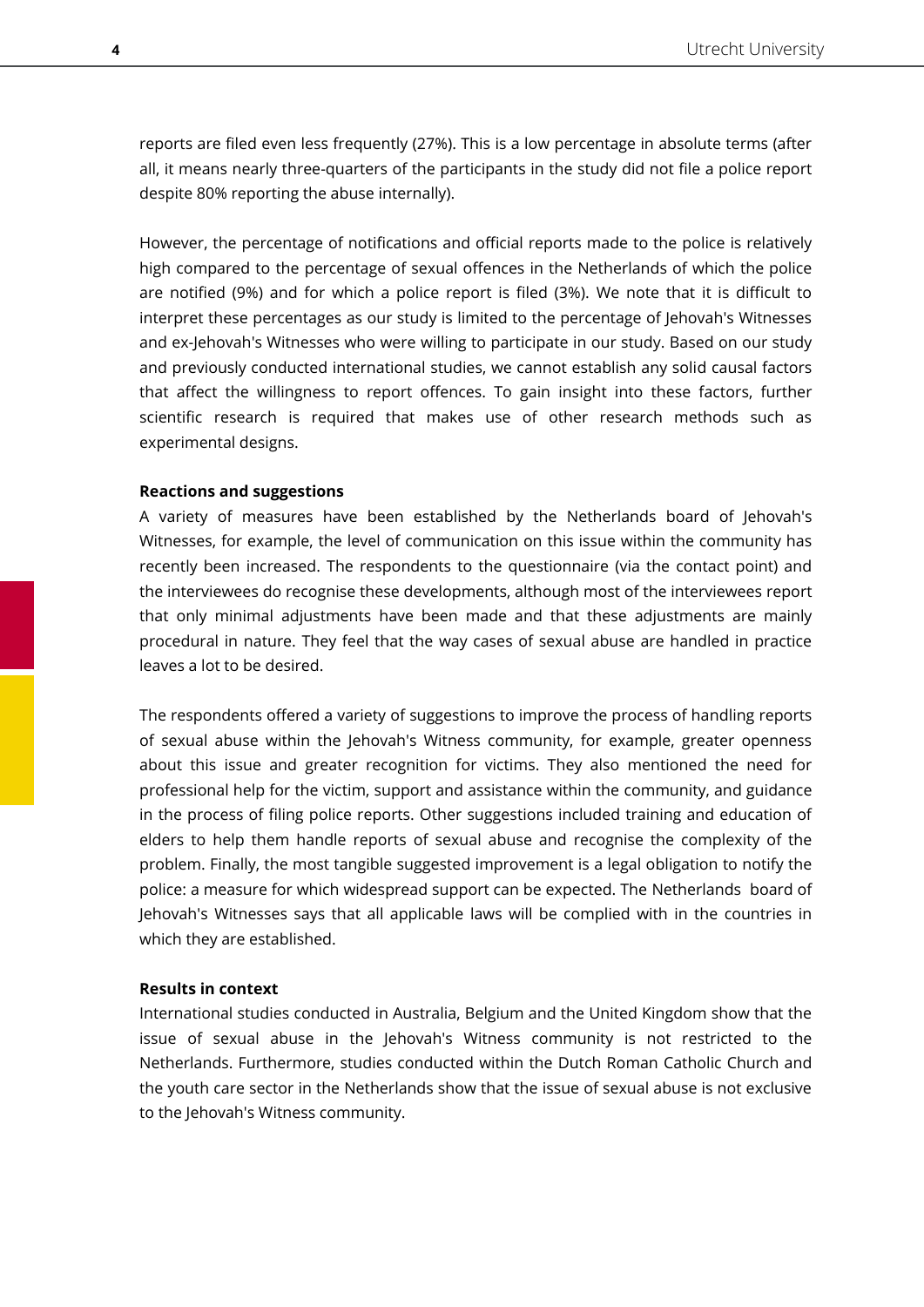Our study and the international studies show that the Jehovah's Witness community can be characterised as a closed community. Each of these studies shows that fixed structures and protocols have been established based on the Bible.

Furthermore, all of the international studies showed that the Jehovah's Witness community does not adequately handle reports and complaints of sexual abuse against minors and that victims find themselves in a vulnerable position.

Our study and the studies conducted in Australia, Belgium and the United Kingdom also suggested that the closed nature of the community hinders transparent handling of reports of sexual abuse. At first glance, this closed nature also seems to have a negative influence on the willingness to file a police report. International studies into the Jehovah's Witness community have found that there are very few opportunities to make such complaints outside the community and that doing so involves a very high risk of shunning and exclusion. The victim-support mechanisms within the community appear to be insufficient, no support is provided to enable external reporting of sexual abuse and according to many respondents, external reports are discouraged.

The obligation to notify the authorities of suspected or actual sexual abuse is a vital measure that has been taken by or recommended to the Jehovah's Witness community in Australia and Belgium. The Roman Catholic Church in the Netherlands has also been advised to introduce a notification obligation. Since the studies in Australia and the United Kingdom were conducted, the Jehovah's Witnesses have set up a protocol to determine how elders must handle allegations of child abuse. The effects of the measures taken by the Jehovah's Witness community in Australia, the United Kingdom and Belgium in order to improve child safety are not yet known.

When we look at the three Dutch studies examining communities (closed or otherwise) that were examined during this study (the Roman Catholic Church, the youth care sector and the Netherlands Ministry of Defence), we note that being in a closed community hinders people from reporting a variety of offences. At the time, the minors who reported sexual abuse within the Roman Catholic Church community seemed to be in an extremely vulnerable position (due in part to the lack of personal counselling), which - among other factors discouraged them from notifying external parties. Studies within the youth care sector and the Netherlands Ministry of Defence indicate that non-religious organisations also have structural inadequacies concerning the protection of members against undesired conduct and external reporting of such conduct. Furthermore, it can be carefully concluded from the studies within the Roman Catholic Church and youth care sector that the weak levels of procedural transparency concerning issues, such as to whom the incidents should be reported and how the reporting process is conducted, appear to have negatively impacted the willingness to report offences.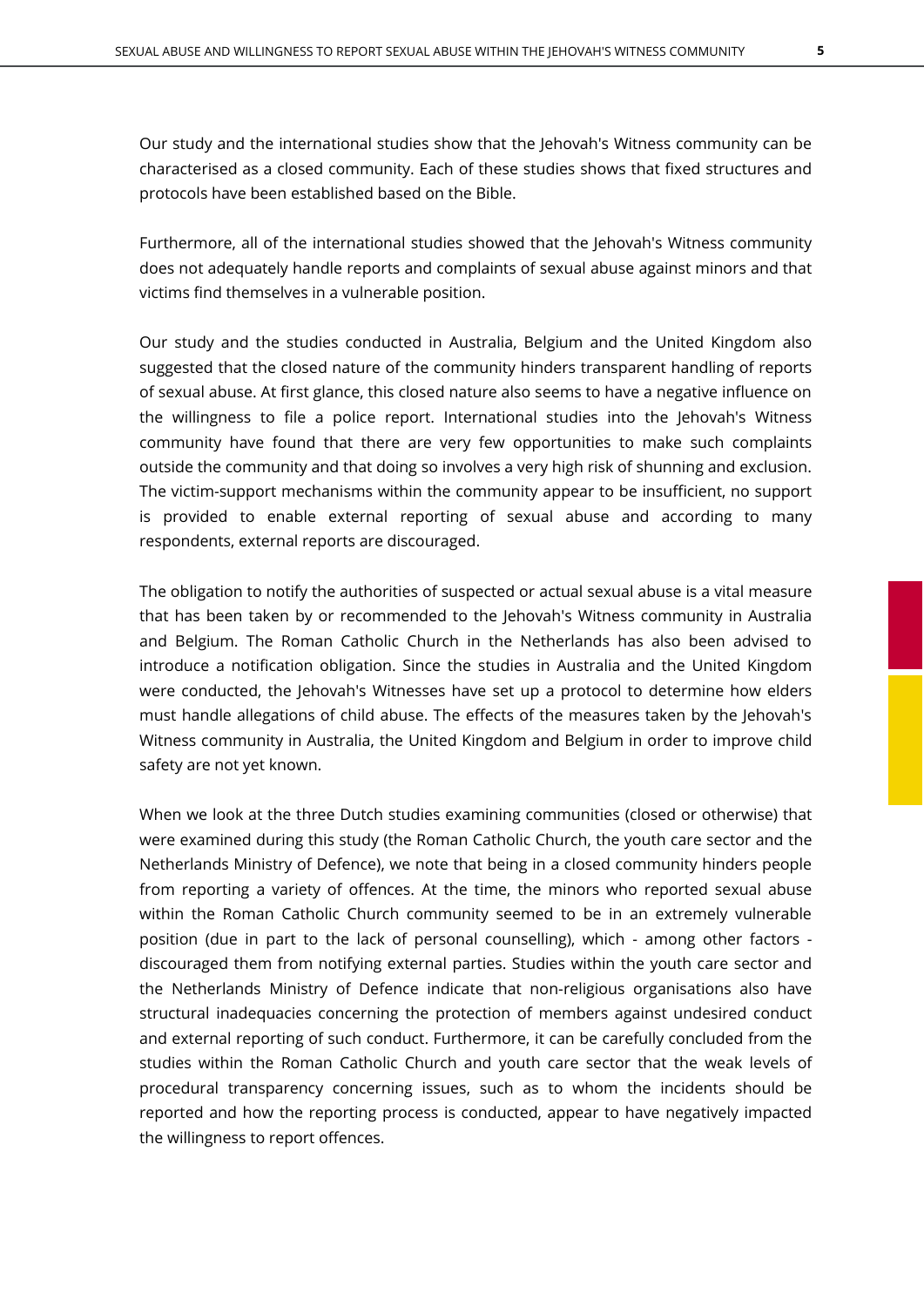## **Conclusions**

- A total of 751 participants shared their experiences of sexual abuse within the Jehovah's Witness community via our contact point. These experiences included 292 accounts from people with personal experience of abuse and 459 accounts from people who know somebody who suffered abuse.
- 80% of the participants in the study reported their experiences of sexual abuse within the Jehovah's Witness community.
- 30% of the respondents notified the police and 27% of the respondents filed a police report.
- Three-quarters of the victims awarded *a score of 5 or less* for the handling of their report by the Jehovah's Witness community (average score: 3.3).
- 63% of the victims awarded *a score of 6 or more* for the handling of their report by the police (average score: 6.4).
- Compared to internal channels (80% report the offence within the community), a relatively small proportion of the participants in the study engage external channels (30% notify the police and 27% file an official police report). There are reasons to assume that the filing of a police report is hindered by the closed nature of the community and the risks involved in informing external parties. However, our study does not provide causal evidence for this factor and follow-up studies would be required for such evidence.
- According to our respondents, the closed culture within the Jehovah's Witness community can also be linked to the problems concerning the handling of reports of sexual abuse. The board has now put protocols and instructions in place to establish procedures for responding to reports of sexual abuse, although these mainly seem to focus on protecting the community - and, by extension, the culprit - rather than the victim. As a result, victims receive limited support and insufficient recognition, which can result in secondary victimisation.
- **•** While the community has taken steps over the past 10 years to improve how reports of sexual abuse are handled, the Jehovah's Witnesses' formalistic system still provides no guarantee of an adequate response to sexual abuse.

## **Recommendations**

Based on the findings and conclusions in the study, we have formulated recommendations for the Jehovah's Witness community and for the Dutch government.

- We appeal to the community of Jehovah's Witnesses to ensure better support for and recognition of victims and alleged victims via measures such as the following:
	- $\circ$  Providing more explicit information regarding the options for reporting the abuse externally or filing a police report and/or seeking external help as well as providing clear assistance with these external channels.
	- $\circ$  Setting up an internal reporting centre for victims of sexual abuse, with adequate knowledge of the subject and of the internal and external options for victims. Clear agreements must be established within this reporting centre concerning timely